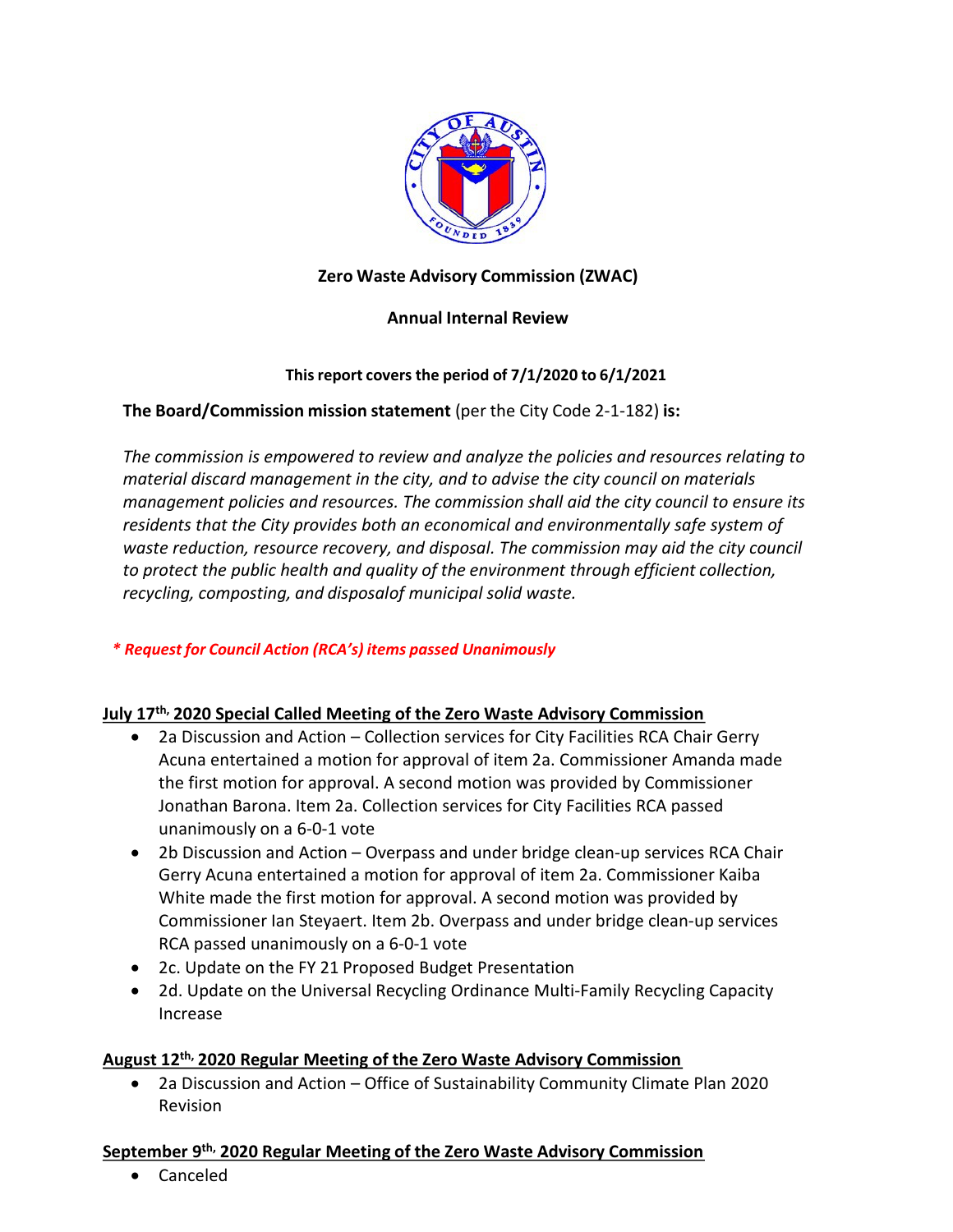# **October 14th, 2020 Regular Meeting of the Zero Waste Advisory Commission**

- 2a Discussion and Action Austin Resource Recovery (ARR) FY19 Annual Customer Satisfaction Survey
- 2b. Discussion and Action ARR's role in the Community Climate Plan
- 2c. Discussion and Action: ARR's Role in the Homeless Encampment Clean-up
- 2d. Discussion and Action: ARR's role in the Waterway Watershed Protection Program
- 2e. Discussion and Action: 2020-2021 ZWAC Meeting Schedule. Commission Lisa Barden moves to approve 2020-2021 ZWAC meeting schedule Point of Clarification the schedule includes November 10th as Veterans day is on November 11th Motion 2nd by Ian Steyaert Motion passed unanimously

# **November 18th, 2020 Regular Meeting of the Zero Waste Advisory Commission**

- 2a Discussion and Action Truck Rental Ratification the ZWAC Commission chose to defer item 2a. due to lack of time to review before the meeting.
- 2b. Discussion and Action—Non-Curbside Recycling Contract Andy Dawson Diversion Facilities Assistant Division manager mentions this new contract would replace the contract for recycling services at the recycle and reuse drop-off center and combine in the in-house recycling services for city facilities (two separate contracts would be combined into one). The ZWAC Commission chose to defer Discussion and Action on item 2b. due to lack of time to review before the meeting.
- 2c. Discussion and Action- Safely Reducing Barriers to Charitable Feeding: APH Response to Resolution 20200729-087 CIUR 2290 Presentation
- 2d. Discussion and Action: Update on the rollout of Organic Collection at Multi-family Properties

# **December 17th, 2020 Regular Meeting of the Zero Waste Advisory Commission**

- 2a Discussion and Action Truck Rental Ratification Chair Acuna entertained a motion to approve the Truck Rental Ratification RCA. Commissioner Jonathan Barona made the first motion for approval of the RCA. A second motion was provided by Commissioner Cathy Gattuso. Item passed Unanimously
- 2b. Discussion and Action—Non-Curbside Recycling Contract Chair Acuna entertained a motion to approve the Non-Curbside Recycling Contract RCA. Commissioner Cathy Gattuso made the first motion for approval of the RCA. B second motion was provided by Commissioner Jonathan Barona. Item passed Unanimously
- 3a. Discussion and Action ARR Pandemic Response
- 3b. Discussion and Action- Citywide Diversion Rate
- 3c. Discussion and Action: Green Fleet -Ken Snipes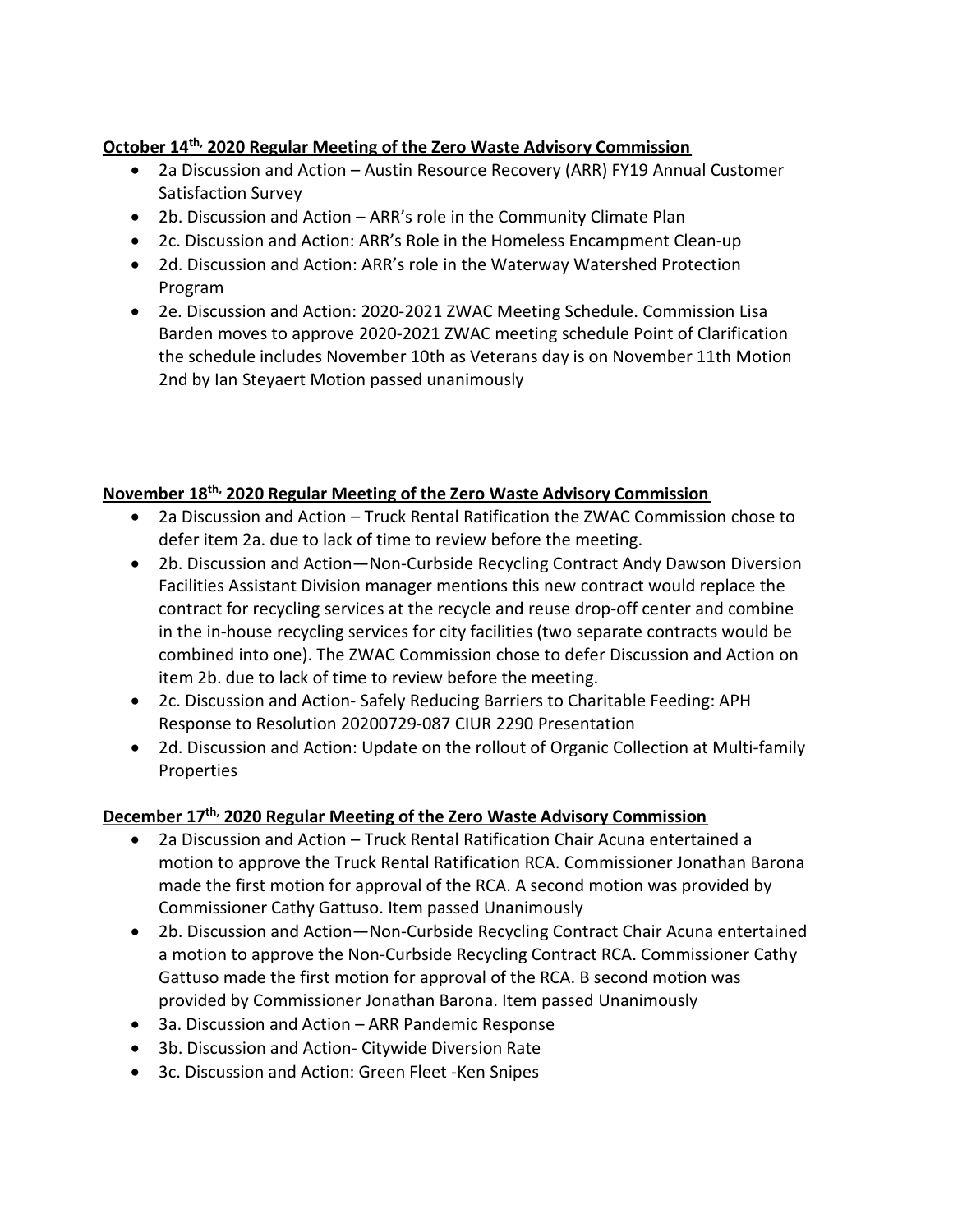## **January 13th, 2021 ZWAC Regular Meeting**

New Business

- a) Discussion and Action: Austin Resource Recovery (ARR) Electronics Recycling Recommendation for Council Action (RCA)\* —Andy Dawson
- b) Discussion and Action: Project Transition Ratification RCA\*—Christine Whitney
- c) Discussion and Action: Reconvene the Construction and Demolition Ordinance Reform Subcommittee to discuss Infrastructure Deficiencies in Austin Area Marketplace for Viable Construction and Demolition Processing Options
- d) Discussion and Action: ZWAC Retreat

Staff Briefings:

a) Roosevelt Gardens Asbestos Abatement Brownfields Project, Budget Planning, Solicitations Updates, Performance, and Statistical Reports

# **February 10th, 2021 ZWAC Regular Meeting (Cancelled)**

# **March 11th, 2021 ZWAC Special Called Meeting**

New Business

- a) Discussion and Action: Austin Resource Recovery (ARR) Brownfields Recommendation for Council Action (RCA)\* —Christine Whitney
- b) Discussion and Action: Appoint Construction and Demolition Committee Chair\*
- c) Discussion and Action: Multi-family Organic Collection Pilot Rollout— Strategic Initiatives
- d) Discussion and Action: Safe Right-of-Way Clearance/Accessibility for Weekly Vehicle Servicing Collection of Garbage, Recycling, and Composting containers from City of Austin Routes—Ron Romero

Staff Briefings:

a). CTM Refresh, Winter Weather Storm Recovery, Garbage and Recycle Collection, Compost, Brush and Bulk Collection, Facilities, Solicitations Updates, Performance, and Statistical Reports

## **March 26th, 2021 ZWAC Special Called Meeting (ZWAC Retreat)**

## New Business

- 1. Welcome
- 2. Survey Resultsa. Data Review

b. Brainstorming and Open Discussion

- 3. Clerk's Office updates
	- a). Official Communication Channels
	- b). Roles of Staff and Commissioners
- 4. Closing remarks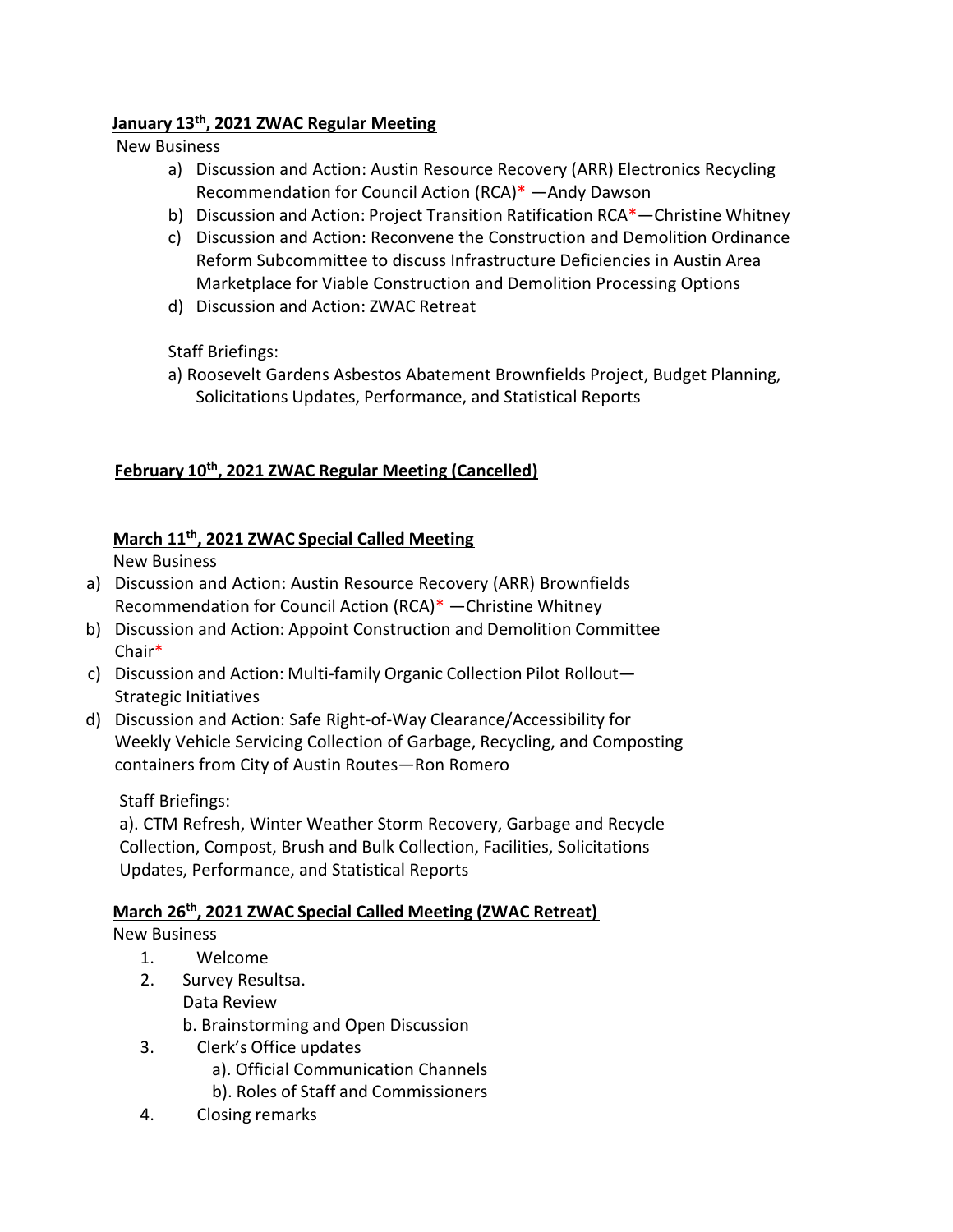#### **April 14th, 2021 ZWAC Regular Meeting**

Old Business

a. Discussion and Action: Safe Right-of-Way Clearance/Accessibility for Weekly Vehicle Servicing Collection of Garbage, Recycling, and Composting containers from City of Austin Routes—Ron Romero and Bill Huck

New Business

- a. Discussion and Action: Officer Elections--Commissioners\*
	- a. Gerry Acuna Elected Chair\*
	- b. Cathy Gattuso Elected Vice Chair\*
- b. Discussion and Action: ARR Forecast Victoria Rieger

Staff Briefings:

a). Budget Planning, Solicitations Updates, Performance, and Statistical Reports

#### **April 23rd, 2021 Construction and Demolition Ordinance Reform Sub-Committee Meeting** New Business

- a. Staff briefing on committee by-laws.
- b. Staff briefing on existing Construction and Demolition Recycling Ordinance requirements.

#### **May 12th, 2021 ZWAC Regular Meeting**

New Business

- a. Discussion and Action: Truck and Hauling Services RCA\*-Victoria Rieger and Amy Slagle
- b. Discussion and Action: Revisit Homelessness Challenges—Director's Office
- c. Discussion and Action: C&D Meeting Report Review-Ian Steyaert

Staff Briefings:

- 1. Winter Storm Uri Debris Removal Update—Amy Slagle
- 2. Circular Plastic Initiatives-Progress Updates—Natalie Betts

3. Multi-family Organic Collection Pilot Rollout Progress Update—Selene Castillo

4. Solicitations Updates, Performance, and Statistical Reports—Brent Paige